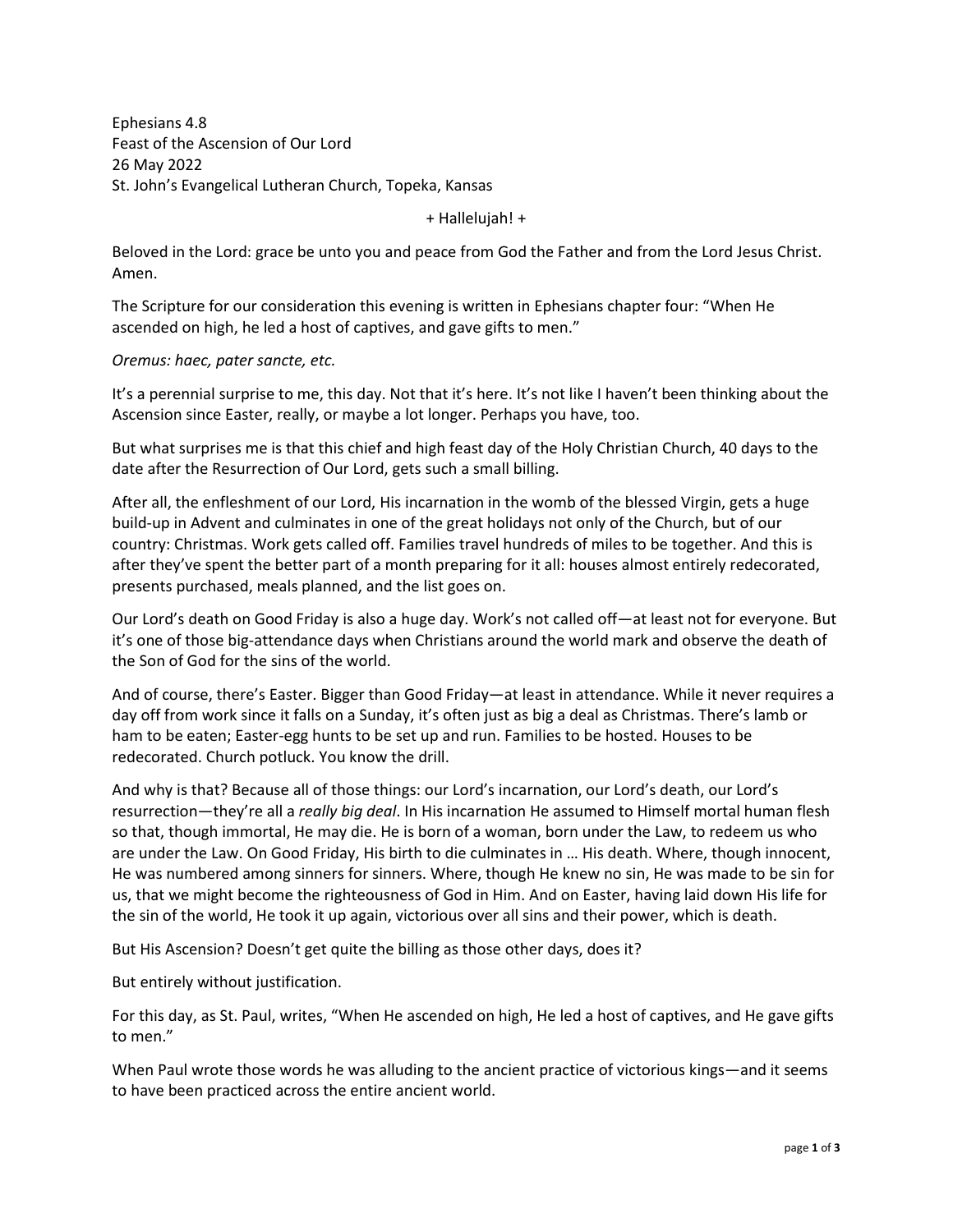In those days, when a king came home after winning a war, this is what he did: he rode at the front of a long train or parade. Following him were not his victorious troops, but his spoils and the vanquished enemy in chains. The expression of power and might in doing this amazing. The enemy is not just *at* the gate, he's *through* the gate. But captive, he's no threat at all.

That's precisely how Paul depicts our Lord Jesus Christ in His Ascension into heaven. It's not like He's gotten swooped up by angels or by the Father or something like that. It's that, Son of God, He's riding under His own steam back into His heavenly home, returning by His own volition. The King had been out for a spell, waging war. But now He's home.

The first thing you'd see in a Roman triumph would be the triumphant general. A triumphal crown of laurel on his head. His face painted red. Next to him, a slave whispering in his ear: "*Memento mori:*  Remember: thou art but mortal."

But in this triumph at the head of the parade rides Jesus Christ Himself. His crown is of thorns. The red stain on His face, the blood of His Passion. And His angel servants do not whisper in His ear, "Remember: thou art but mortal," but sing the song of heaven to Him who was dead, but now lives: "Worthy are You, our Lord and God, to receive glory and power, for You were slain, and by Your blood You ransomed a people for God from every tribe and language and people and nation." (Rev. 4.11, 5.9)

Next behind the victorious general came his defeated opponents. King Saul once led Agag the king of the Amalekites behind him. A display to all Israel that it wasn't just a report that their mortal enemy was defeated, but so that they could see it with their own eyes.

In His Ascension the triumphant Lord Jesus Christ led His enemies in tow, too. Right behind Him, the devil. What a joy to see that sight! The devil right in the midst of the kingdom of God, but harmless. And behind the devil, proud death itself, the grim reaper, curled up in a corner of his own cage, weeping over his broken scythe. Completely defanged. And utterly powerless.

Victory was one of the things ancient generals always sought. And so far that's what the divine Ascension parade has been all about. The living conqueror, the Lord Jesus Christ, and defeated death and devil.

For, just as St. Paul says, "When He ascended on high, He led a host of captives."

But war was also always waged for plunder—for gifts to be distributed to the adoring people. After Saul defeated the Amalekites he brought back all their herds—a gift to Israel. Pompey brought back gold and silver coin, gold and silver vessels (Plutarch, *Life of Pompey the Great*, 45). To the delight of the Romans, Julius Caesar led 40 elephants in tow (Suetonius, *Life of Julius Caesar*, 37.1-2). The year after the sack of Jerusalem, in A.D. 71 Titus and Vespasian counted crowns of gold and precious stones as their trophies, silver, ivory, rich fabrics (Josephus, *The Jewish War*, 7). What a feast for the people of Israel, all the herds of the Amalekites! What security the Roman state could buy for its people with that kind of treasure!

You get the picture. "A host of captives; gifts for men."

In the triumph of the Lord Jesus Christ, it is not gold or silver, elephants or goats, embroidered cloth or ivory. That would be far to cheap a gift. Divine blood is not spilt for that, nor does the Son of God lay down His life for that which will perish, but for eternal goods—for the forgiveness of sins and everlasting life.